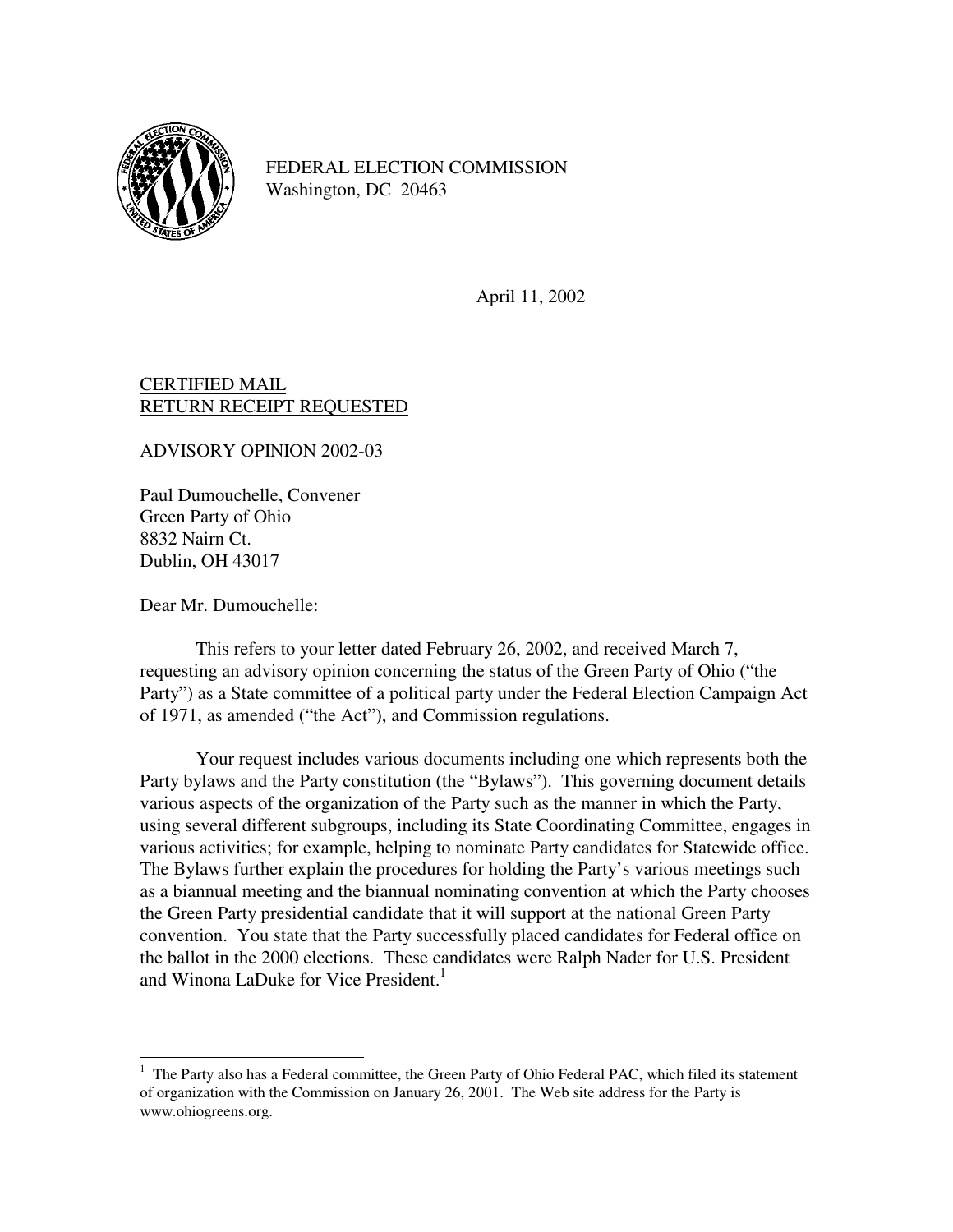j

 Your request states that the Party is officially affiliated with the Green Party of the United States ("the National Party").<sup>2</sup> On March 12, 2002, the Commission received a letter from Dean Myerson, political coordinator for the Green Party of the United States, confirming the status of the Party as the sole affiliate of the National Party in the State of Ohio.

Under the Act and Commission regulations, the term "State committee" means the organization which, by virtue of the bylaws of a political party, is responsible for the dayto-day operation of such political party at the State level, as determined by the Commission. 2 U.S.C. 431(15); 11 CFR 100.14. The definition of State committee also requires the existence of a political party. The term "political party" is defined under 2 U.S.C. 431(16) and 11 CFR 100.15 as an association, committee, or organization which nominates a candidate for election to any Federal office whose name appears on the election ballot as the candidate of such association, committee, or organization. An individual becomes a candidate for purposes of the Act if he or she receives contributions aggregating in excess of \$5,000, or makes expenditures in excess of \$5,000. 2 U.S.C.  $431(2).<sup>3</sup>$ 

 As stated in the Act and Commission regulations, the first element of the requirements for State committee status is that the bylaws of a political party establish that the Green Party of Ohio is responsible for the day-to-day operation of such political party at the State level.<sup>4</sup> As noted above, the Party's governing document sets out an identifiable organizational structure for the Party with varying responsibilities. *See* Bylaws, articles 2, and 3. As they delineate activity commensurate with the day-to-day functions and operations of a political party on a State level, the Bylaws meet the requirements of 2 U.S.C. 431(15) and 11 CFR 100.14, and they are consistent with the State party rules reviewed in previous situations where the Commission has affirmed the State committee status of a political organization. The documentation received also confirms the status of the Party as the State affiliate of the Green Party of the United

<sup>2</sup> In Advisory Opinion 2001-13, the Commission concluded that the Green Party of the United States is a national committee of a political party. See 2 U.S.C. 431(14).

<sup>3</sup> Federal candidates must designate a principal campaign committee within 15 days after qualifying as a candidate, and the committee also becomes subject to various registration, recordkeeping, and reporting requirements. 2 U.S.C. 432(e)(1), 433, and 434(a); 11 CFR 101.1, 102.1, and 104.1.

<sup>&</sup>lt;sup>4</sup> The Commission has considered either the bylaws of State party organizations or other governing documents in making these determinations. Advisory Opinions 2000-39 and 2000-35. In reviewing State party affiliates of entities that qualified as national committees of political parties under 2 U.S.C. 431(14), the Commission has looked to evidence, either a State affiliate agreement or correspondence from the national party that attested to the relationship and role the State affiliate plays "commensurate with the dayto-day operation of [a political party] on a State level," see Advisory Opinions 1999-26 and 1992-30. The Commission has also found State party committee status with respect to organizations affiliated with national political parties that had not achieved national committee status or organizations that had no affiliation with any national organization. State committee status in these opinions was based on the existence of State bylaws detailing activities commensurate with the day-to-day operation of a party on the State level, and the placement of at least one Federal candidate on the ballot. Advisory Opinions 2001-02, 2000-39, 2000-35, and 2000-27.